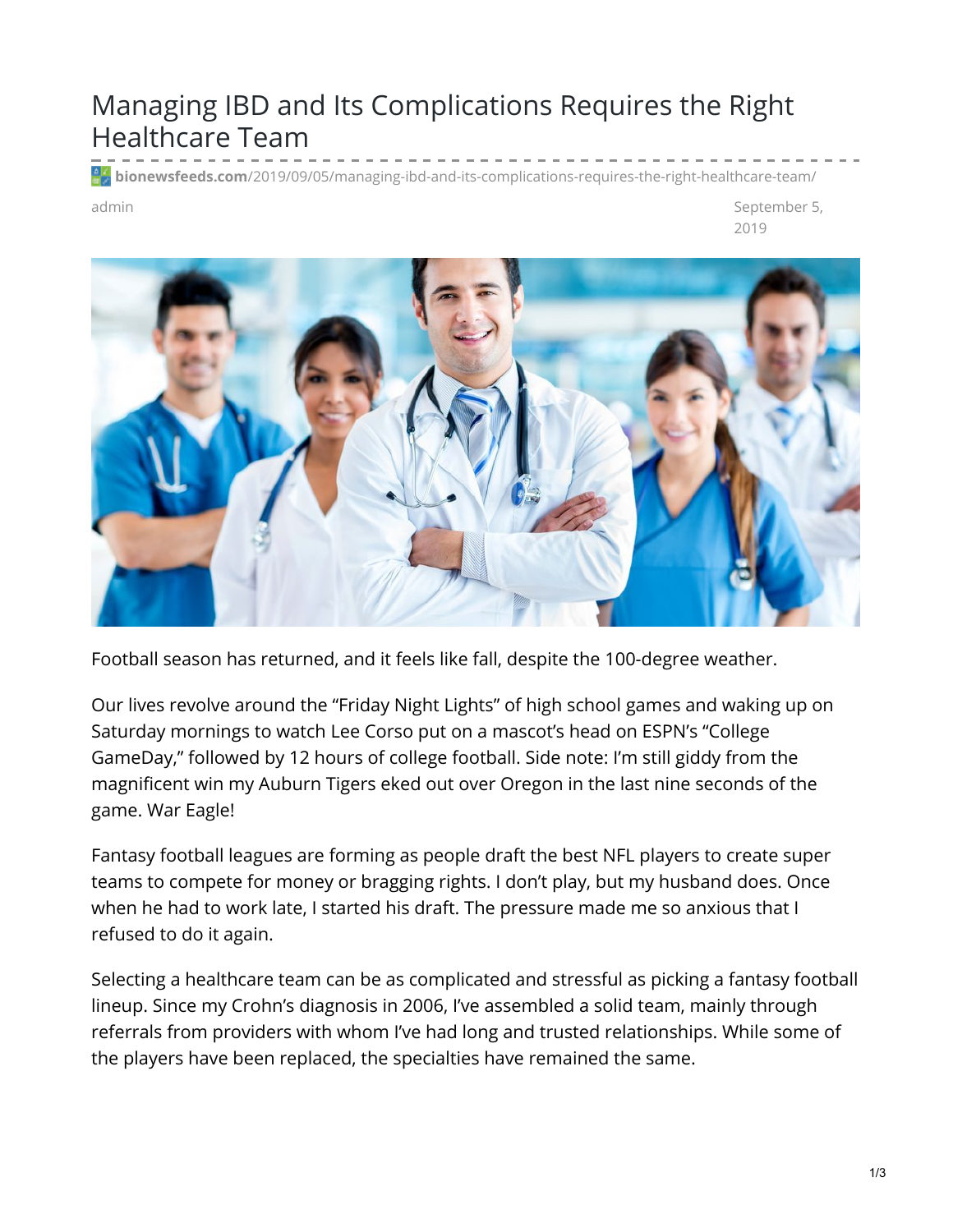My reliable defensive unit includes my [gynecologist](https://www.mayoclinic.org/departments-centers/gynecology/overview/ovc-20424065), [optometrist](https://aapos.org/glossary/difference-between-an-ophthalmologist-optometrist-and-optician), and dentist. With my [gastroenterologist](https://gi.org/patients/gi-health-and-disease/what-is-a-gastroenterologist/) (GI) as my quarterback, I have five other key players rounding out the team: my primary care physician, [endocrinologist](https://www.mayoclinic.org/departments-centers/endocrinology/sections/overview/ovc-20392506), [hepatologist](https://www.mayoclinic.org/departments-centers/hepatobiliary-clinic-hepatobiliary-clinic/overview/ovc-20357727), [dermatologist](https://www.abderm.org/public/what-is-a-dermatologist.aspx), and [nephrologist](https://www.davita.com/education/ckd-life/choosing-doctor/what-is-a-nephrologist).

Following my Crohn's diagnosis and considering my complicated medical history, I selected an [internist](https://www.acponline.org/about-acp/about-internal-medicine) as my primary care physician because I thought that she could provide me with the best care. However, I rarely see her unless I need a specialist referral for insurance purposes or for a minor ailment unrelated to my chronic diseases. Sometimes, if she's unavailable, I attend another physician at the clinic.

Last year, I had my first annual physical with her since she's been my primary care physician. She didn't recognize me even though we've met several times. Now that I don't see my specialists as often, I'm making an effort to develop a stronger relationship with her.

My GI first sent me to an endocrinologist in 2010 to manage my vitamin D [deficiency](https://ibdnewstoday.com/2019/07/18/bone-density-vitamin-d-transplant/), but I stopped seeing her after my levels normalized and because I was dissatisfied with her care. After I broke my foot in 2015, my GI referred me to a different endocrinologist who I attended until she moved a couple of years ago.

I have a new doctor at the practice, but the same clinical nurse specialist has been treating me for the past four years. At first, I would see either the nurse or the doctor every three months. Now that my vitamin D levels are stable, I go every six months. The results of a recent bone [density](https://www.mayoclinic.org/tests-procedures/bone-density-test/about/pac-20385273) scan were significantly improved from last year, so at my next appointment in December, I hope that my doctor will reduce my follow-ups to once a year.

In addition to treating my Crohn's, my GI had been managing my primary sclerosing [cholangitis.](https://liverfoundation.org/for-patients/about-the-liver/diseases-of-the-liver/primary-sclerosing-cholangitis/) When my liver enzymes suddenly spiked, he referred me to a hepatologist. I was scheduled to have an initial liver transplant consultation with her on Sept. 15, 2017, but I met her 17 days earlier than planned when I was admitted to the hospital with [sepsis](https://www.mayoclinic.org/diseases-conditions/sepsis/symptoms-causes/syc-20351214), liver failure, and acute renal [failure](https://www.mayoclinic.org/diseases-conditions/kidney-failure/symptoms-causes/syc-20369048). Although I had several [hepatologists](https://liverfoundation.org/for-patients/about-the-liver/the-progression-of-liver-disease/) on my transplant team, she is the one I see for my semiannual post-transplant follow-up.

My hepatologist recommended that I see a dermatologist and a nephrologist regularly to manage complications caused by the anti-rejection medication [tacrolimus](https://medlineplus.gov/druginfo/meds/a601117.html), which I have to take for the rest of my life.

While I've always had skin issues, I consulted a [dermatologist](https://www.mayoclinic.org/diseases-conditions/atopic-dermatitis-eczema/symptoms-causes/syc-20353273) only when my chronic dermatitis didn't clear up. As tacrolimus puts me at higher risk of skin cancer, I now have annual dermatology checkups.

Tacrolimus can impair kidney function, and as my kidneys are damaged from renal failure, I face the possibility of a kidney transplant in the future. I wrote about my first nephrology [appointment](https://ibdnewstoday.com/2019/05/02/ibd-related-diagnosis-youve-gotta-be-kidney-me-renal-effects/) in May, when I was concerned about the possibility of a third autoimmune